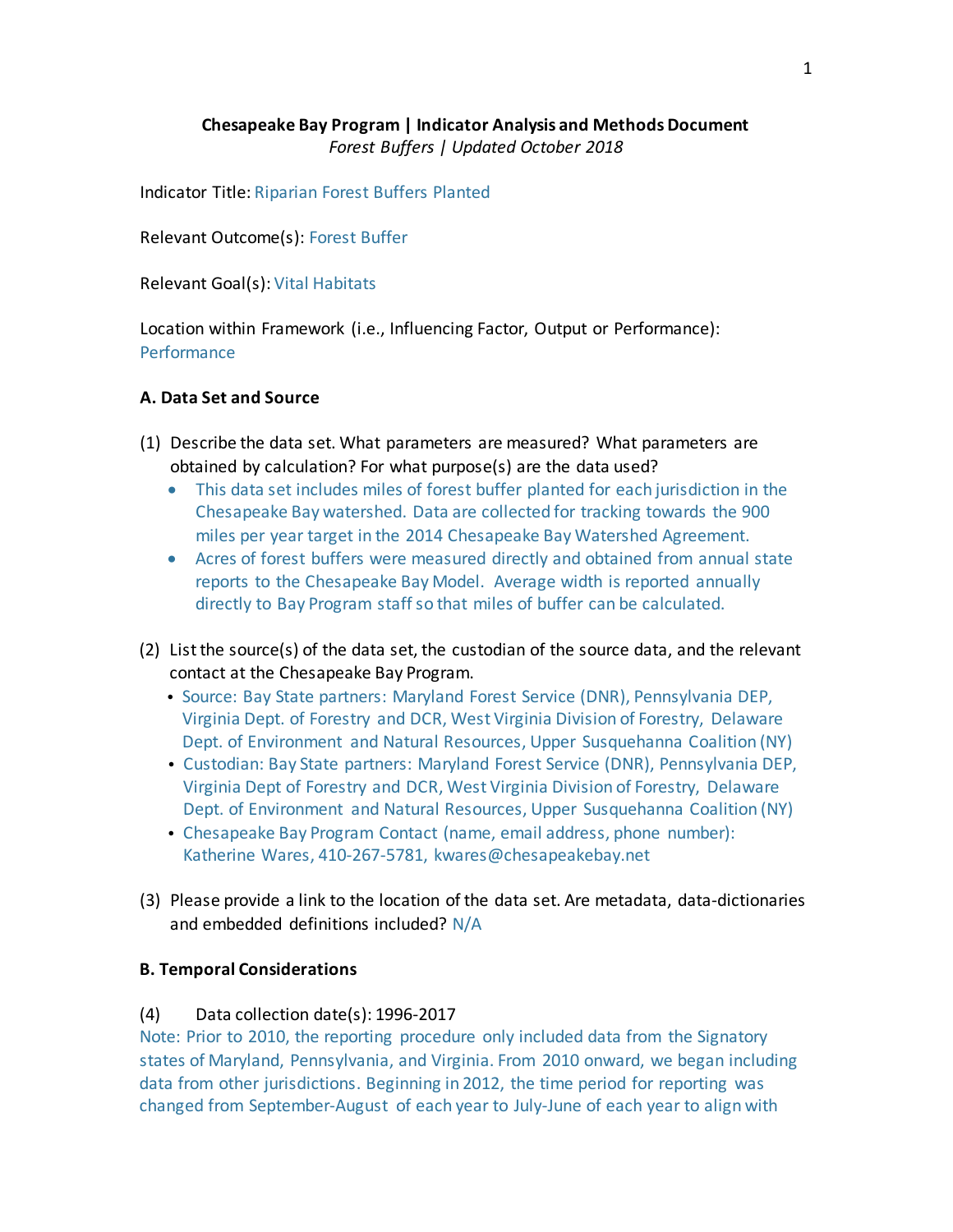state reporting processes for the Chesapeake Bay model/TMDL. To avoid duplicate counting during the transition reporting year of 2012, buffers planted in July-August 2011 and reported the prior year were removed from the 2012 reporting year.

- (5) Planned update frequency (e.g., annual, biannual, etc.):
	- Source Data: Annual
	- Indicator: Annual

(6) Date (month and year) next data set is expected to be available for reporting: Tentatively May 2019, dependent on release of Reducing Pollution indicator based on 2018 Progress Run of Chesapeake Bay Watershed Model

#### **C. Spatial Considerations**

- (7) What is the ideal level of spatial aggregation (e.g., watershed-wide, river basin, state, county, hydrologic unit code)? Any Bay tributary basin (e.g., Potomac/Susquehanna)
- (8) Is there geographic (GIS) data associated with this data set? If so, indicate its format (e.g., point, line polygon).

Point data for individual buffer projects are used where available from state agencies; where not available, BMP acres at the county scale are used, as reported to the Chesapeake Bay model via NEIEN.

- (9) Are there geographic areas that are missing data? If so, list the areas. No;  $N/A$
- (10) Please submit any appropriate examples of how this information has been mapped or otherwise portrayed geographically in the past.

For 2015, a map of Maryland and Virginia data was produced. Maps from previous years included other states. Contact Katherine Wares (410-267-5781, kwares@chesapeakebay.net) for more information.

#### **D. Communicating the Data**

(11) What is the goal, target, threshold or expected outcome for this indicator? How was it established?

The current goal for riparian forest buffers in the 2014 Chesapeake Bay Agreement is: *Continually increase the capacity of forest buffers to provide water quality and habitat benefits throughout the watershed. Restore 900 miles per year of riparian forest buffer and conserve existing buffers until at least 70 percent of riparian areas throughout the watershed are forested.*

The target for this indicator was originally setto be 900 miles/year in 2007 as part of the Forest Conservation Directive. The 900 miles/year was agreed to by the states to be a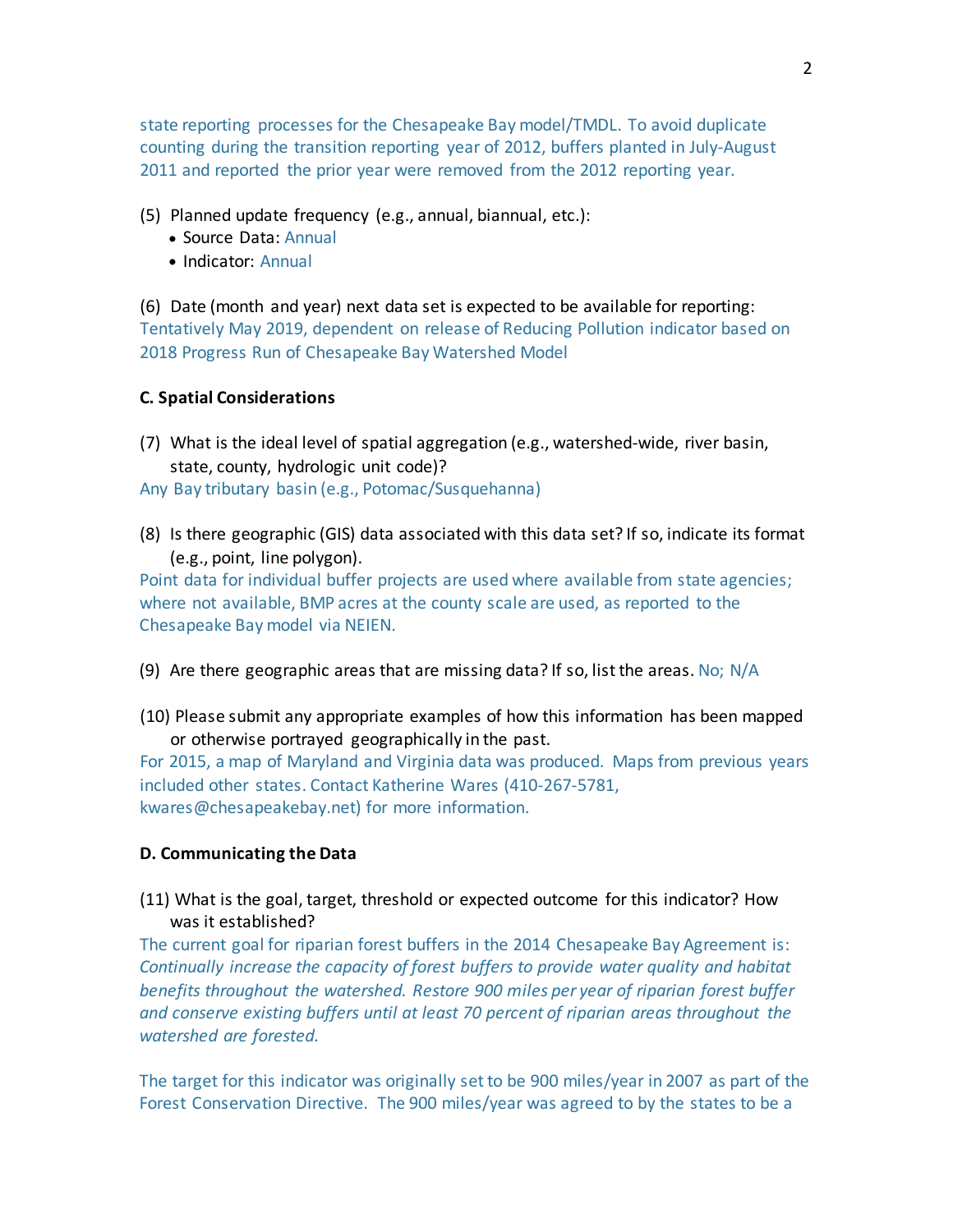"stretch" goal, but one that was necessary to reach water quality standards. The 900 miles/year goal was reaffirmed in the 2014 Chesapeake Bay Watershed Agreement.

(12) What is the current status in relation to the goal, target, threshold or expected outcome?

The 56 riparian forest buffer miles restored in 2017 reflects 6% attainment of the annual goal of restoring 900 miles each year.

(13) Has a new goal, target, threshold or expected outcome been established since the last reporting period? Why?

No, the Bay Program has been working under the same goal (900 miles/year) since 2007. The 2007 Forest Conservation Directive from the Management Board, the 2010 Executive Order Strategy and the 2014 Chesapeake Bay Agreement all reaffirm this goal of 900 miles/year.

(14) Has the methodology of data collection or analysis changed since the lastreporting period? How? Why?

Note: The data reporting process for this indicator is currently being reviewed based on several factors: 1) new 2014 Chesapeake Bay Agreement baseline/tracking considerations, 2) increased use of BMP progress data for Chesapeake Bay model/TMDL, and the associated BMP Verification protocols being developed by the States. Additional detail on these refinements to the indicator will be provided when finalized. We also receive an estimated RFB contracted acres from USDA. This is not used to in indicator reporting, only as a cross check.

In 2018, the Partnership will be transitioning to using Phase 6 of the Chesapeake Bay Watershed Model. This transition will impact the data record for several indicators, including this one, and will provide more accurate data. See the following for more information:

https://www.chesapeakebay.net/news/blog/updated tools help address pollution an d plan for the future.

(15) What is the long-term data trend (since the start of data collection)? 8,949 miles have been planted between 1996 and 2017. How much has been completed since 2010 (new reporting baseline for Executive Order)? 2,057 miles were planted between 2010 and 2017, which is well under the 900 mile/year target. An early goal for Forest Buffers, 2,010 by 2010, was met 8 years early. Another goal, 10,000 miles by 2010 came close to being met (73%).

(16) What change(s) does the most recent data show compared to the lastreporting period? To what do you attribute the change? Is this actual cause or educated speculation?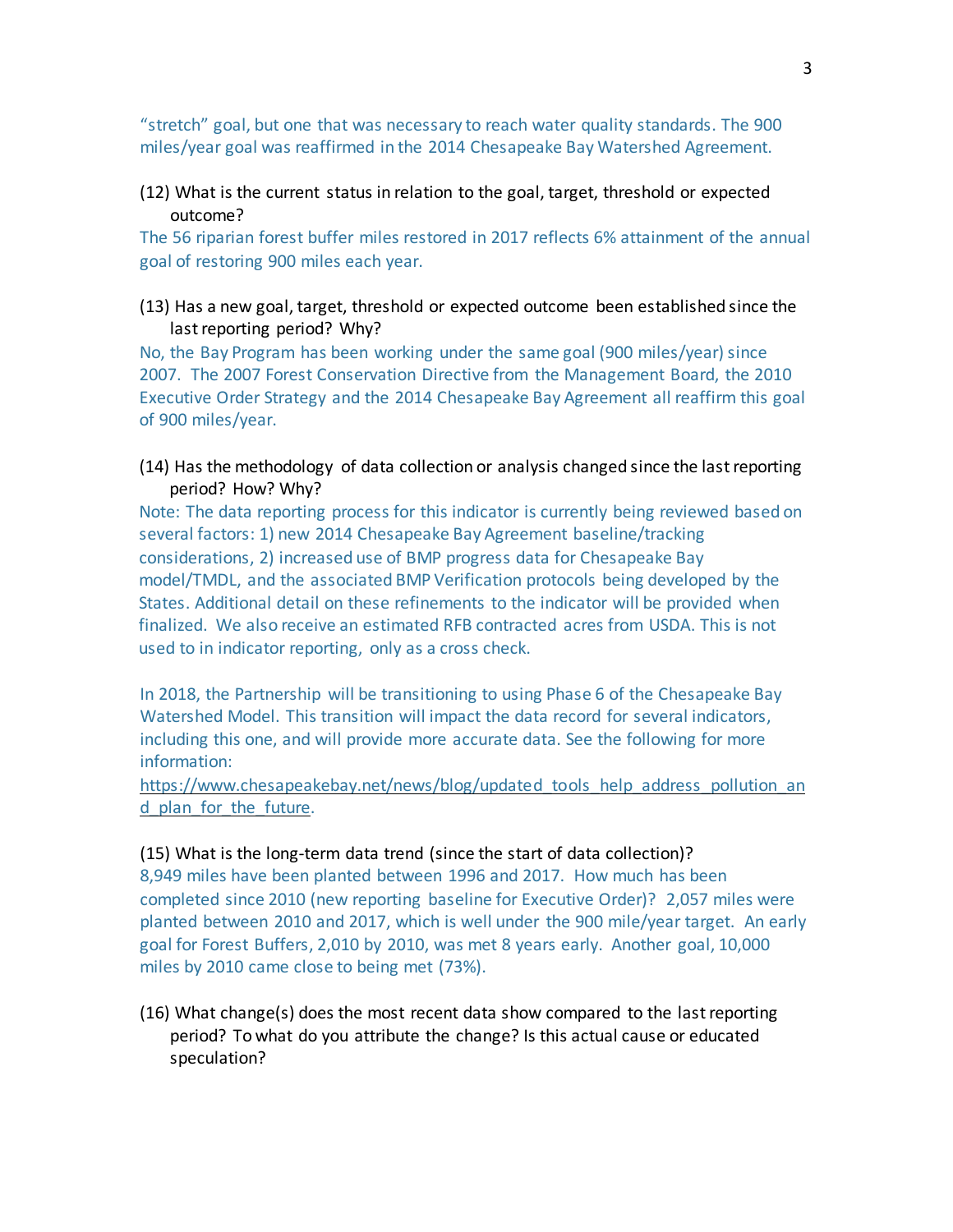For the reporting year 2017, 56 miles of riparian forest buffers have been reported as restored in the Chesapeake Bay watershed. The progress reported by individual States in 2017 is as follows:

- Maryland: 12.8 miles
- Pennsylvania: 17.5 miles
- Virginia: 5.6 miles
- West Virginia: 4.3 miles
- New York: 15.9 miles
- Delaware: 0 miles

### (17) What is the key story told by this indicator?

We are making progress but slowly. According to scientific research riparian forest buffers are the most efficient filters for nutrients and other pollutants carried by storm water runoff. The ultimate goal is water quality improvements in the Chesapeake Bay Watershed because of the increase in riparian forest buffer miles.

Reporting of this information creates awareness that efforts are being made to improve the health of the Bay. It also imparts information related to the importance of riparian forest buffers for healthy Bay watersheds.

#### **E. Adaptive Management**

## (18) What factors influence progress toward the goal, target, threshold or expected outcome?

These factors are technical or relate to management/leadership and have been identified to be of the highest order of priority.

- Federal/state/local leadership lace insufficient emphasis on RFB as a priority practice and allow less beneficial practices to successfully compete for riparian space
- Technical assistance is insufficient
- Lack of interagency coordination and staff training at all levels of government
- Lacklusterincentives, and incentives that are not strategic and do not leverage resources wisely
- Federal funds go unused, sometimes for lack of a 20% match
- Federal programs lack the flexibility states and landowners need
- Outreach to landowners with riparian areas needs to stress the importance of RFB, new information, and improved incentives for the enrollment, reenrollment and permanent protection
- Better understanding of why only 53% of RFB acres are re-enrolling upon expiration of first 15-year contract—work to increase re-enrollment or ease buffer
- Lack of information available to landowners and technical assistance providers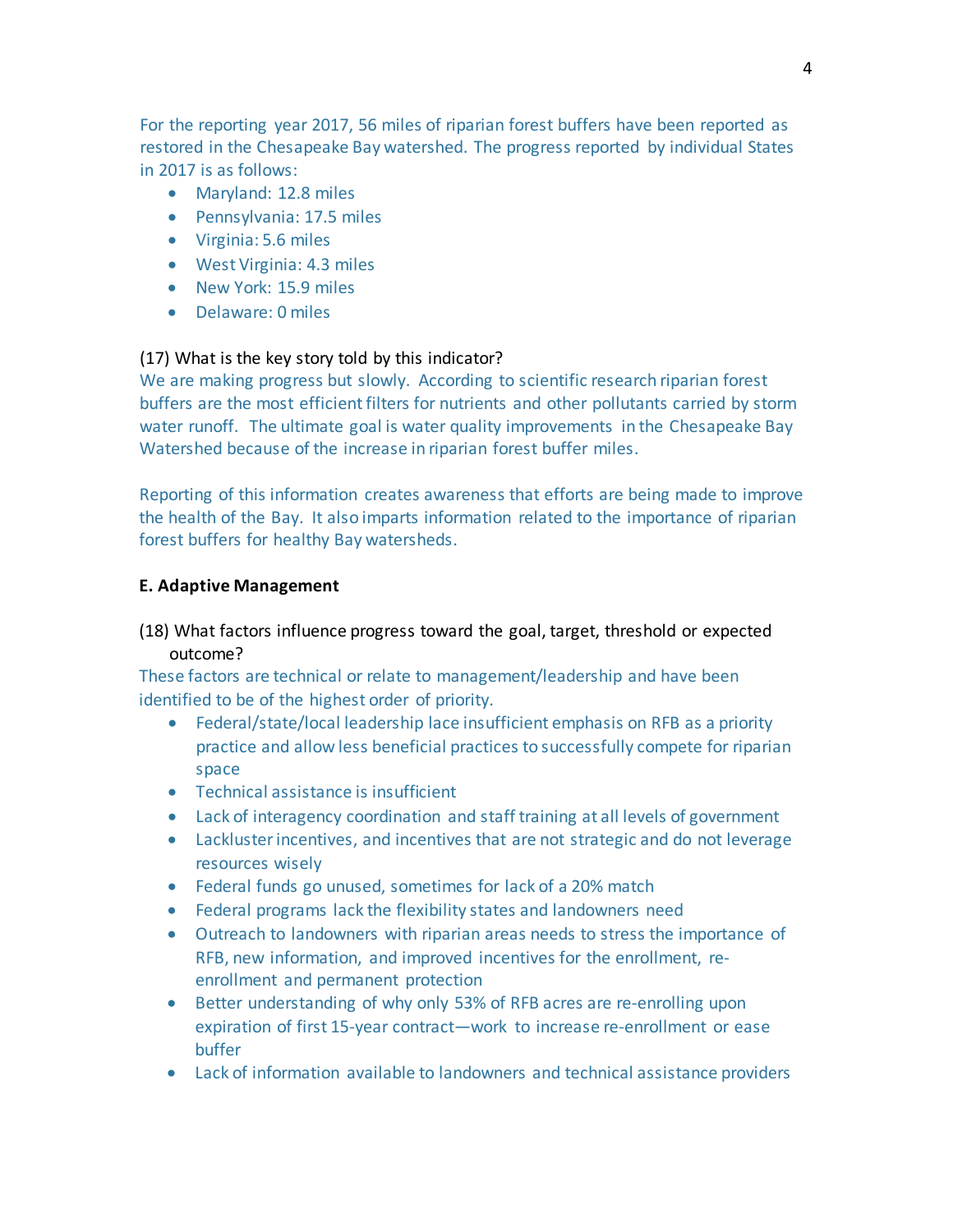- Unsatisfactory survival of buffer plantings and maintenance issues primarily due to excess deer and vole browse and competing vegetation
- Complicated cost-share program application and implementation process accompanied by unclear communication
- Lack of targeting riparian forest buffers to where they would do the most good
- Lack of focus on permanent protection of riparian forest buffers; they are often lost when agricultural lands are converted to development and small, linear easements are difficult to manage.

# (19) What are the current gaps in existing management efforts?

The [Management](https://www.chesapeakebay.net/managementstrategies/strategy/forest_buffer) Strategy for the Forest Buffers Outcome includes a fuller discussion of gaps, which include:

- Landowners need clear messages on the best way to manage riparian areas
- Federal programs that pay for RFB are underutilized (additional \$5 million offered by FSA to address barriers)
- Need more technical assistance—if landowner is properly informed and incentivized, more may enroll.
- Outreach to landowners needs to improve/increase
- Poor survival of plantings discourages new enrollment
- Existing contract holders need to be re-enrolled or rolled over to permanent easements.
- Targeting tools not often used and can be applied to greater benefit to water quality and brook trout habitat.
- Riparian forest buffer easement programs are not active in most states.
- Suburban areas need programs to protect and establish buffers.

For a full discussion of gaps and barriers, see Appendix A of the Management Strategy.

(20) What are the current overlaps in existing management efforts? N/A

(21) According to the management strategy written for the outcome associated with this indicator, how will we (a) assess our performance in making progress toward the goal, target, threshold or expected outcome, and (b) ensure the adaptive management of our work?

(a) The biennial [workplan](http://www.chesapeakebay.net/documents/22043/final_rfb_workplan.pdf) will be the main tool for focusing collaboration across federal, state, local, and nongovernmental partners on the riparian forest buffer outcome. In addition to looking at program changes made atthe regional level, we will track our progress in meeting the state actions set out in the State Task Force reports. Assessment of progress will be aligned with the cycle of state reporting for two-year milestones for the TMDL, because riparian forest buffer data are critical to meeting these milestones.

(b) The partnership will use the following approaches to ensure adaptive management:

• Tracking progress toward the annual 900-mile goal, as well as identifying trends and priority areas.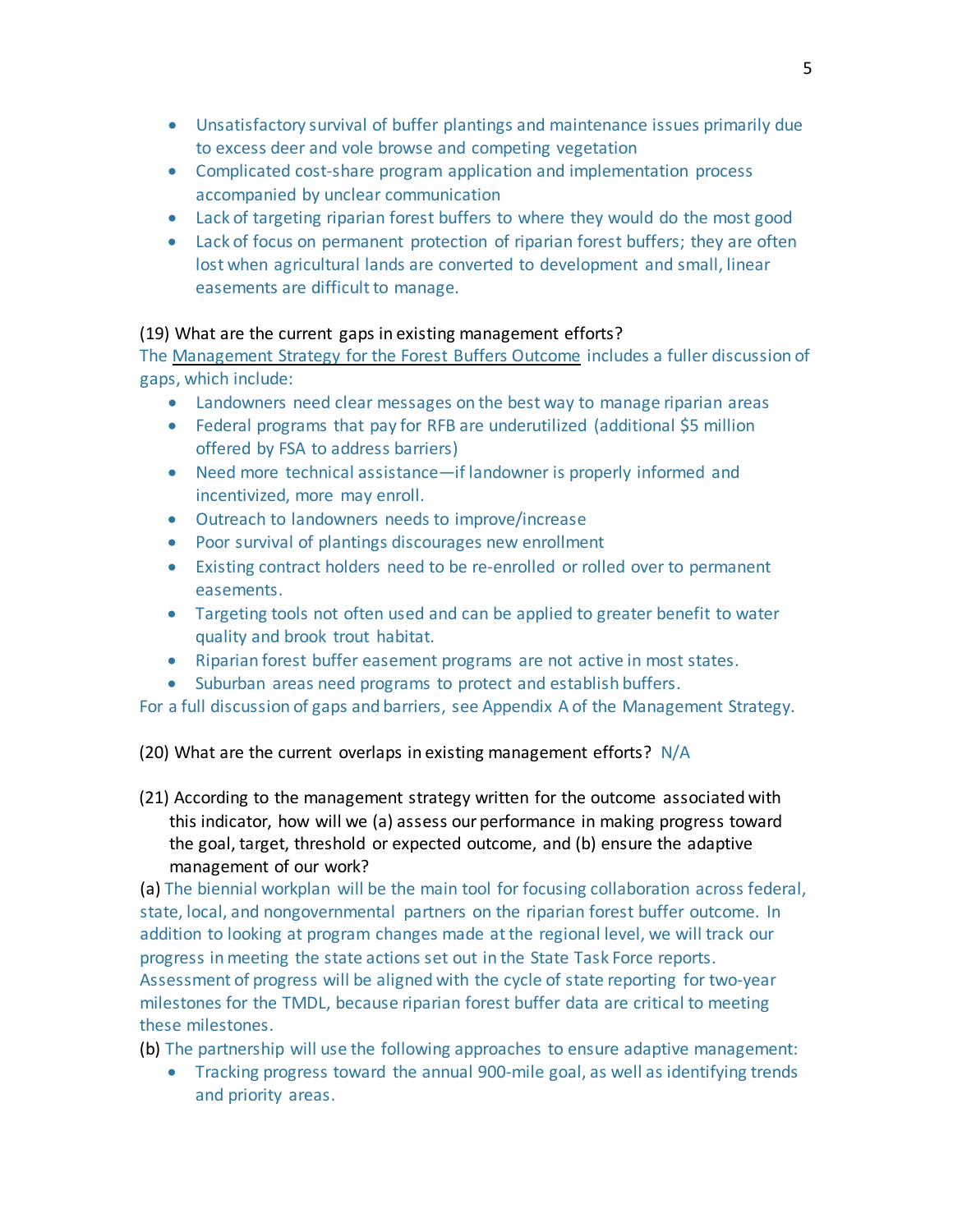- Riparian Forest Buffer Initiative provides a means to engage additional partners in helping make progress on actions in the Management Strategy and workplan.
- Chesapeake partners involved in related goals, i.e., conservation, brook trout, wetlands, healthy watersheds and others, provide an important source of mutual feedback on what works well and what does not.
- Throughout the year, the partnership's communication tools, including websites, webinars and special announcements, will inform progress toward the RFB goal and highlight needs or opportunities for partnership members to engage.
- Monthly Forestry Workgroup meetings provide a regular venue for evaluating and adjusting particular strategies thatsupport the annual 900-mile goal.
- Annual reporting by the partnership and its members of best practices, success stories and other qualitative and quantitative successes is anothermeans to recognize the impacts of existing programs, reflect on and adapt existing and new strategies, and grow the capacity and stewardship required to increase the amount of riparian forest buffers in the watershed.

## **F. Analysis and Interpretation**

*Please provide appropriate references and location(s) of documentation if hard to find.*

(22) What method is used to transform raw data into the information presented in this indicator? Please cite methods and/or modeling programs.

The data are summarized in a spreadsheet by geographic location with related extent of project sites. Itis alsomapped in GIS format, for states that have detailed project data.

- (23) Is the method used to transform raw data into the information presented in this indicator accepted as scientifically sound? Yes. If not, what are its limitations? N/A
- (24) How well does the indicator represent the environmental condition being assessed?

BMP data submitted include only acre measurements, so supplemental data from state agencies are reported directly to the Forestry Workgroup from several states, including more detailed buffer data (length/width) so that forest buffer miles can be calculated or estimated.

- (25) Are there established reference points, thresholds, ranges or values for this indicator that unambiguously reflect the desired state of the environment? N/A
- (26) How far can the data be extrapolated? Have appropriate statistical methods been used to generalize or portray data beyond the time or spatial locations where measurements were made (e.g., statistical survey inference, no generalization is possible)? N/A

# **G. Quality**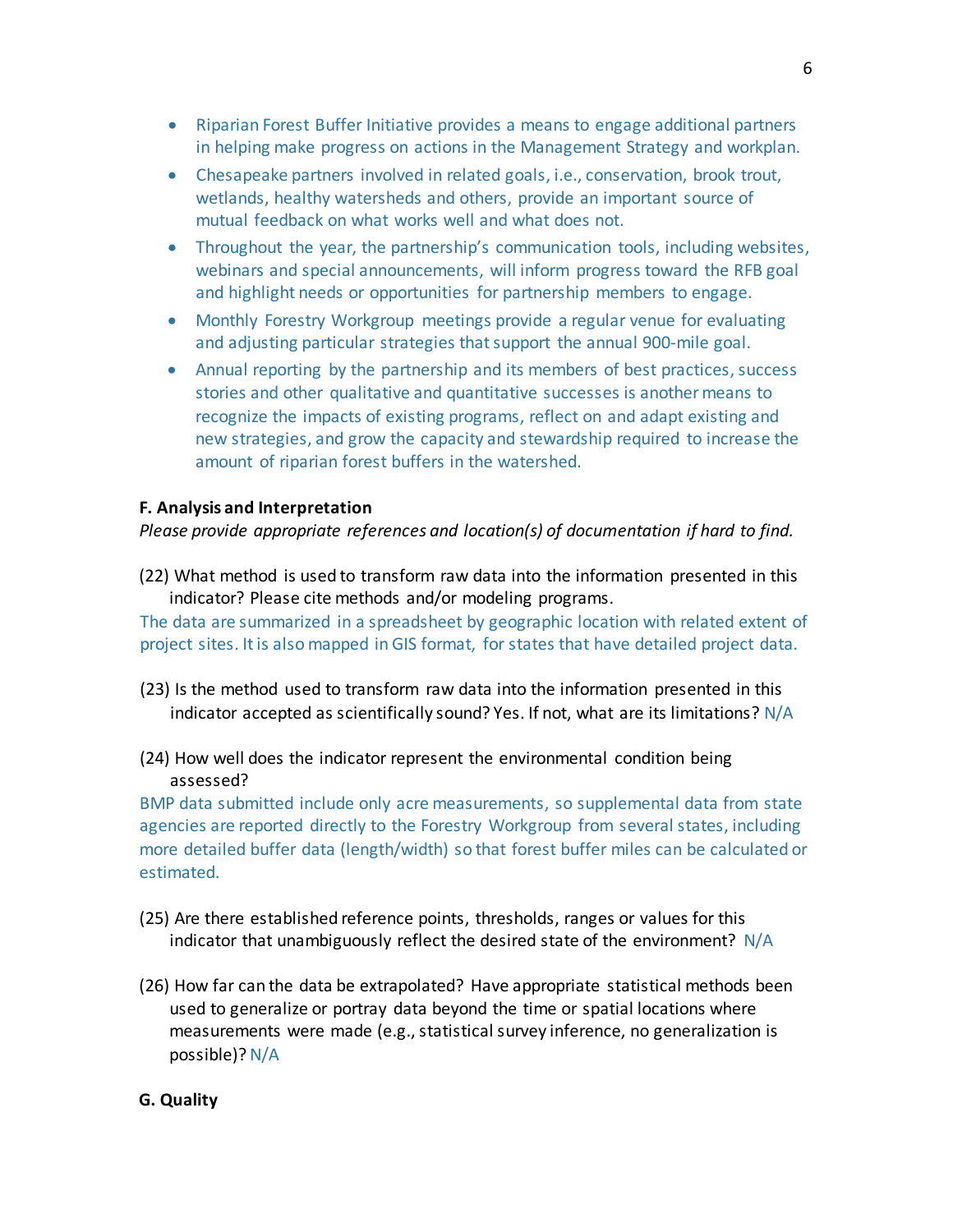*Please provide appropriate references and location(s) of documentation if hard to find.*

(27) Were the data collected and processed according to a U.S. Environmental Protection Agency-approved Quality Assurance Project Plan? If so, please provide a link to the QAPP and indicate when the plan was lastreviewed and approved. **If not, please complete questions 29-31.**

Yes – beginning in 2014, reported data align with the riparian forest buffer BMP data submitted to the Chesapeake Bay model, covered by state QAPPs with EPA. However, these BMP data only include acre measurements, so supplemental data from state agencies are reported directly to the Forestry Workgroup from several states, including more detailed buffer data (length/width) so that forest buffer miles can be calculated or estimated.

(28) *If applicable:* Are the sampling, analytical and data processing procedures accepted as scientifically and technically valid?

Yes - The supplemental forest buffer data are input by field personnel and submitted to State Agencies listed above for QA/QC checks.

(29) *If applicable:* What documentation describes the sampling and analytical procedures used?

The data and metadata are sent to the Forestry Work Group by the participating State Coordinators. The data is documented and saved electronically.

(30) *If applicable:* To what extent are procedures for quality assurance and quality control of the data documented and accessible?

State records and Forestry Work Group records are kept, and GIS maps are produced by the UMD Center for Environmental Science. We also review information posted to CAST for progress to the TMDL.

(31) Are descriptions of the study design clear, complete and sufficientto enable the study to be reproduced?

Verified data can be used to determine miles of restored riparian forest buffers.

- (32) Were the sampling, analytical and data processing procedures performed consistently throughout the data record? N/A
- (33) If data sets from two or more sources have been merged, are the sampling designs, methods and results comparable? If not, what are the limitations?

Yes (States' data are merged to get cumulative miles). Submission criteria have been set and agreed to by State agencies.

(34) Are levels of uncertainty available for the indicator and/or the underlying data set? If so, do the uncertainty and variability impact the conclusions drawn from the data or the utility of the indicator? No; N/A